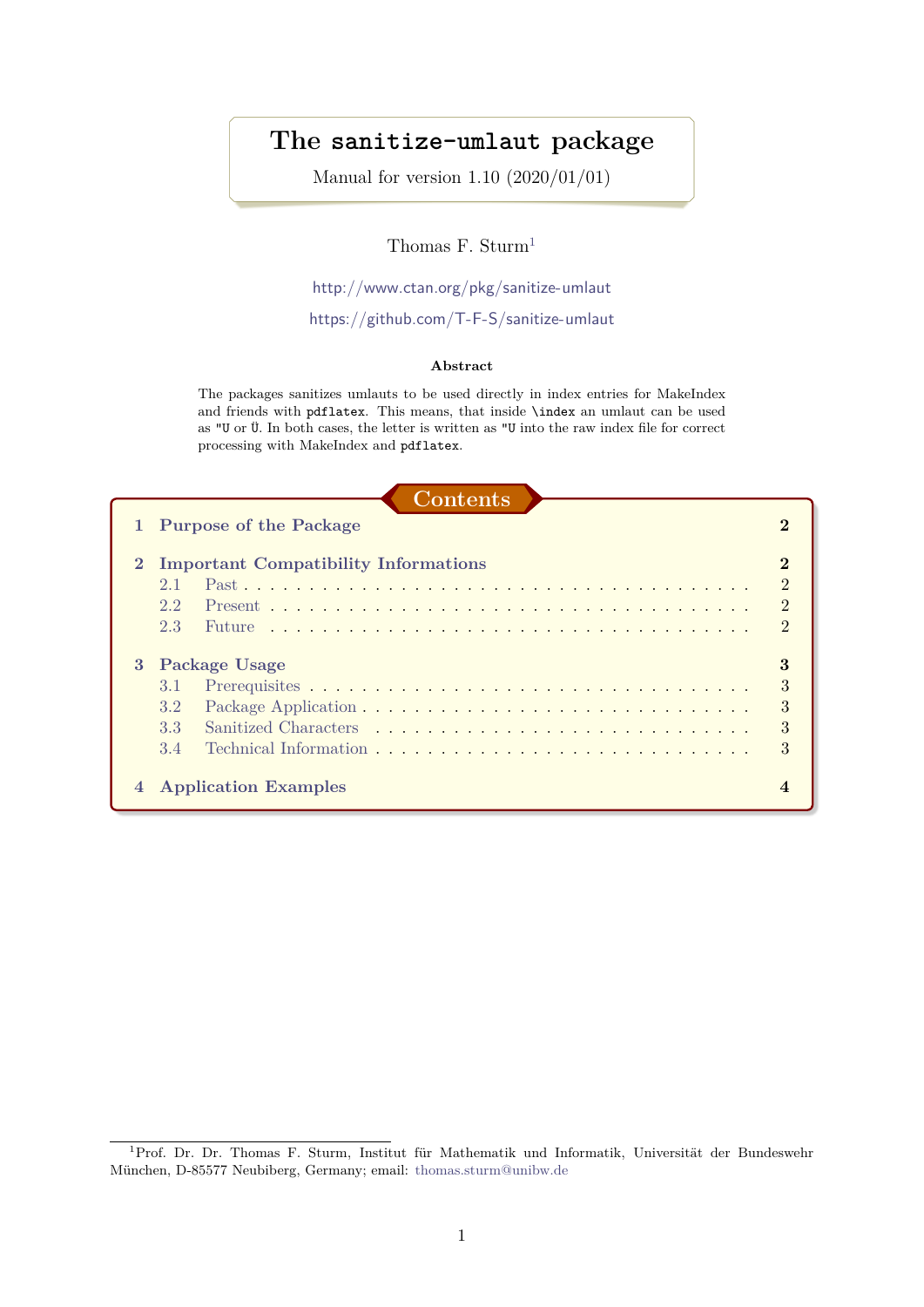# <span id="page-1-0"></span>**1 Purpose of the Package**

The package sanitizes umlauts to be used directly in index entries for makeindex and friends with pdflatex. This means, that inside \index an umlaut can be used as  $\overline{U}$  or  $\overline{U}$ . In both cases, the letter is written as  $\frac{''U}{''U}$  into the raw index file for correct processing with makeindex and pdflatex.

The package is intended

- for documents in German language using the babel package with a setting identical or similar to **\usepackage[ngerman]{babel}**.
- for documents which are processed by latex or pdflatex (not lualatex or xelatex).
- for documents with an index which is processed using the MakeIndex program.
- for authors who like to use **\index{Upermaß}** instead of **\index{"Uperma"s}**.

All these conditions are satisfiable by simply including the sanitize-umlaut package.

An alternative would be to filter the resulting raw **idam** index *before* makeindex is applied to create the final **.ind** index. Another alternative is to replace MakeIndex by Xindy or another index processor.

# <span id="page-1-1"></span>**2 Important Compatibility Informations**

## <span id="page-1-2"></span>**2.1 Past**

Until 2018, the default encoding for LATEX files was 7-bit ASCII. For other encodings, packages like inputenc had to be loaded. Also, inputenc used to expand characters like umlauts during \index output. The package sanitize-umlaut version 1.00 replaced this expansion code for \index output to get  $''U$  instead of  $'U$ , etc.

## <span id="page-1-3"></span>**2.2 Present**

Since April 2018, the default encoding for LATEX files has been changed to UTF-8. This is done by preloading the UTF-8 settings of the package inputenc by default LAT<sub>EX</sub>, i.e. if you want to use UTF-8 (recommended!), you do not longer need to load inputenc inside your preamble. But, also the implementation of inputenc changed for UTF-8 (October 2019?). Nowadays, characters like umlauts are not longer expanded during \index output, but are preserved as is. Therefore, sanitize-umlaut version 1.00 **is not compatible** to inputenc with UTF-8 dating from 2019 or newer.

sanitize-umlaut version 1.10 (or newer) patches some UTF-8 code of  $LATEX/inputenc$  to return and replace character expansion during \index output. This patch **is not compatible** to older versions of LAT<sub>E</sub>X/inputenc (before October 2019). Therefore, if your LAT<sub>E</sub>X distribution is not reasonable up to date, you should stay at version 1.00 of sanitize-umlaut.

## <span id="page-1-4"></span>**2.3 Future**

As always, the future is dark and difficult to see. Further changes of inputenc implementation may force further changes of sanitize-umlaut. Hopefully, this will not happen too soon or too often. Also, if some miracle happens, MakeIndex may be updated one day to recognize UTF-8 properly to make sanitize-umlaut superfluous.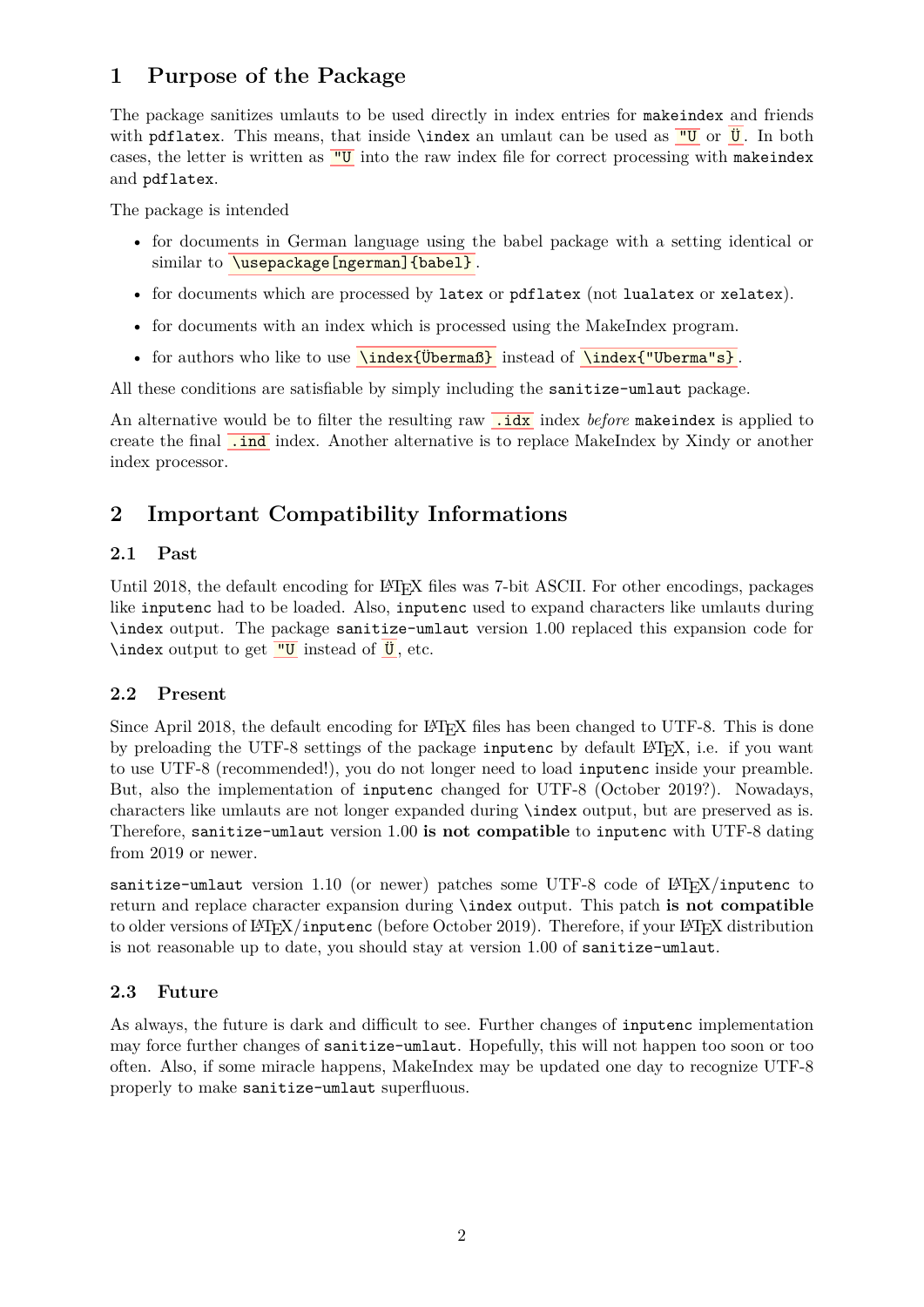# <span id="page-2-0"></span>**3 Package Usage**

## <span id="page-2-1"></span>**3.1 Prerequisites**

The source document may need some encoding by inputenc since pdflatex is assumed as engine. For example:

```
\usepackage[latin1]{inputenc}
```
For utf8 (UTF-8), modern LAT<sub>EX</sub> does not need this package inclusion any more!

Just some few encodings are supported by sanitize-umlaut. These are the most important for German language texts:

| encoding                | recognized as |
|-------------------------|---------------|
| utf8                    | utf8          |
| $utf8-2018$             | utf8-2018     |
| latin1, ansinew, cp1252 | latin1        |
| applemac                | applemac      |

Further, the babel package with German settings is needed:

```
\usepackage[ngerman]{babel}
```
## <span id="page-2-2"></span>**3.2 Package Application**

Now, the package application is simple. You just put

```
\usepackage{sanitize-umlaut}
```
into your document preamble *after* inputenc and, maybe, after babel. That is all.

#### <span id="page-2-3"></span>**3.3 Sanitized Characters**

The umlauts and the sharp s are replaced by their babel shorthand codes which are written to the .idx file.

|   | character replacement |
|---|-----------------------|
| ä | "a                    |
| ö | "o                    |
| ü | "u                    |
| Ä | "A                    |
| Ö | "0                    |
| Ü | "U                    |
| ß | "s                    |

#### <span id="page-2-4"></span>**3.4 Technical Information**

The package uses  $\overline{\text{Ninputencoding}}$  (set by  $\text{MTEX}$  and the inputencoding package) to determine the current encoding.

The package redefines the  $\sqrt{\text{dsanitize}}$  macro at the begin of the document. It adds some encoding redefinitions to this macro.  $\sqrt{\text{osanitize}}$  is used inside  $\sqrt{\text{index}}$  in a local group. If another package (besides babel) also changes this macro or uses it outside  $\overline{\hat{\ }}$  strange things may happen.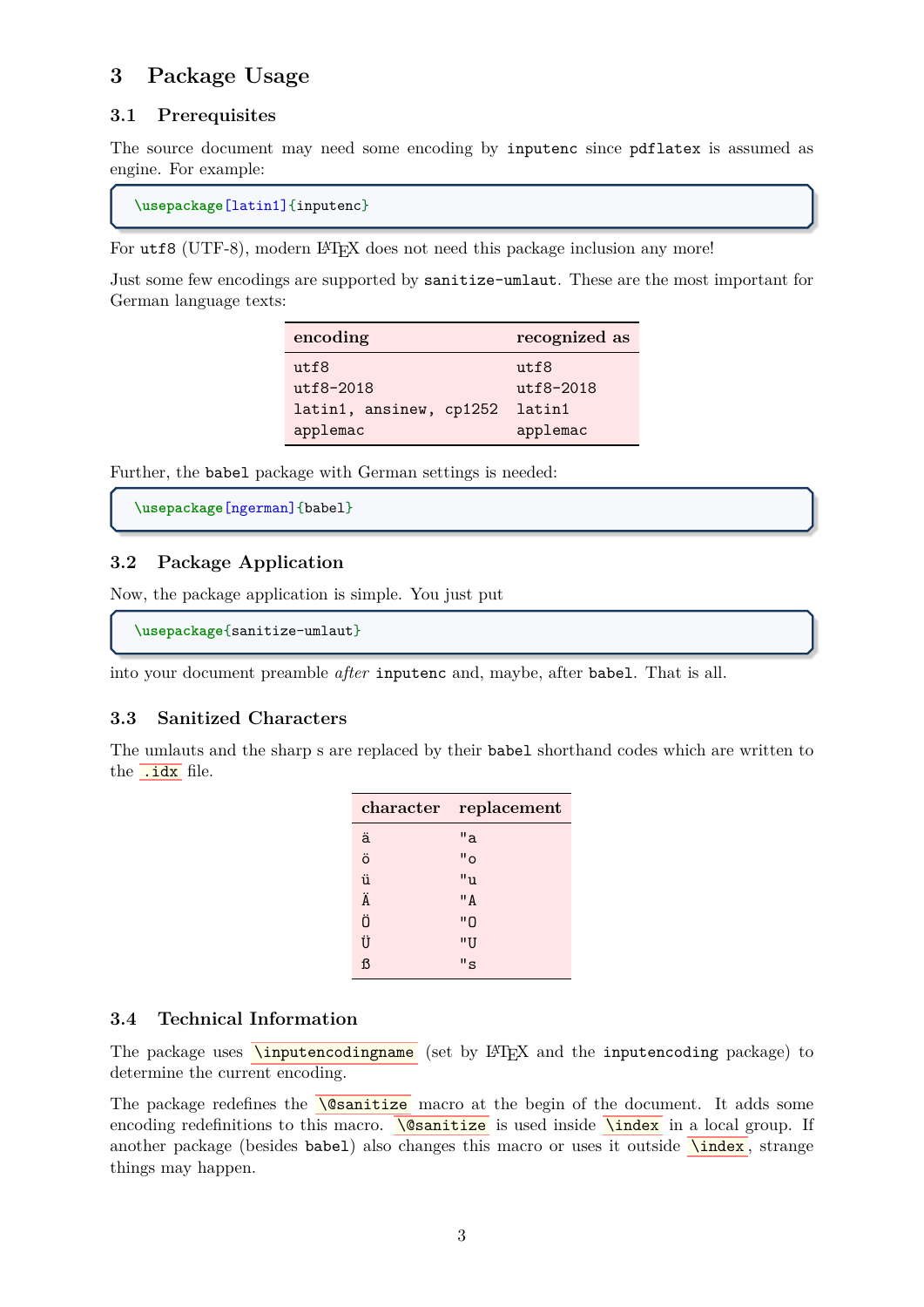# <span id="page-3-0"></span>**4 Application Examples**

```
file "german.ist" for the examples
actual '=' % instead of @
quote '!' % instead of "
level '>' % instead of !
```

```
% !TeX encoding=UTF-8
% arara: pdflatex
% arara: makeindex: { style: german.ist, german: true }
% arara: pdflatex
\documentclass[a4paper,12pt]{article}
\usepackage[T1]{fontenc}
%\usepackage[utf8]{inputenc} % utf8 is default now
\usepackage[ngerman]{babel}
\usepackage{makeidx}
\usepackage{sanitize-umlaut}
\makeindex
\begin{document}
\section{Basic Example}
Test äöüÄÖÜß.
\index{Aber} \index{Arg} \index{Ärger}
\index{Ofen} \index{Ö - wie schön} \index{oberhalb}
\index{Ufer} \index{Übermaß}
\index{Latex=\LaTeX} \index{Ärger>Index}
Test äöüÄÖÜß.
\printindex
\end{document}
```
1 Basic Example Test äöüÄÖÜß. Test äöüÄÖÜß. 1 Index Aber, 1 Ärger, 1 Index, 1 Arg, 1  $\ensuremath{\mathrm{LNT} \xspace}$  keV,  $1$ oberhalb, 1 Ö - wie schön, 1 Ofen, 1 Übermaß, 1 Ufer, 1 2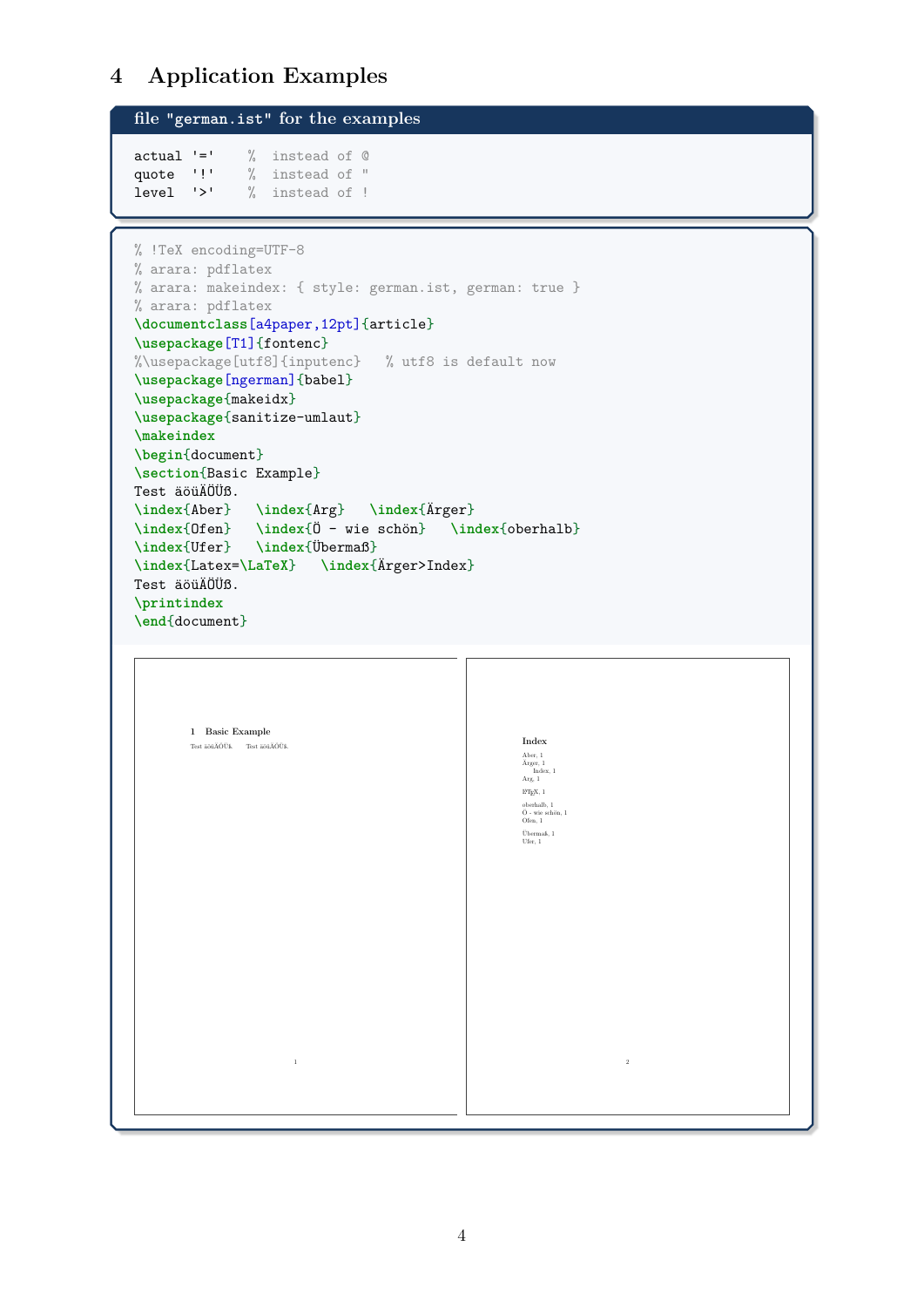```
% !TeX encoding=UTF-8
% arara: pdflatex
% arara: makeindex: { style: german.ist, german: true }
% arara: pdflatex
\documentclass[a4paper,12pt]{article}
\usepackage[T1]{fontenc}
%\usepackage[utf8]{inputenc} % utf8 is default now
\usepackage[ngerman]{babel}
\usepackage{makeidx}
\usepackage{sanitize-umlaut}
\usepackage[hyperindex,colorlinks]{hyperref}
\makeindex
\begin{document}
\section{Example with hyperref}
Test äöüÄÖÜß.
\index{Aber} \index{Arg} \index{Ärger}
\index{Ofen} \index{Ö - wie schön} \index{oberhalb}
\index{Ufer} \index{Übermaß}
\index{Latex=\LaTeX} \index{Ärger>Index}
Test äöüÄÖÜß.
\printindex
\end{document}
```
1 Example with hyperref Test äöüÄÖÜß. Test äöüÄÖÜß.

1

Index Aber, 1 Ärger, 1 Index, 1 Arg, 1  $M_EX$ , 1 oberhalb, 1<br>Ö - wie schön, 1<br>Ofen, 1 Übermaß, 1 Ufer, 1

2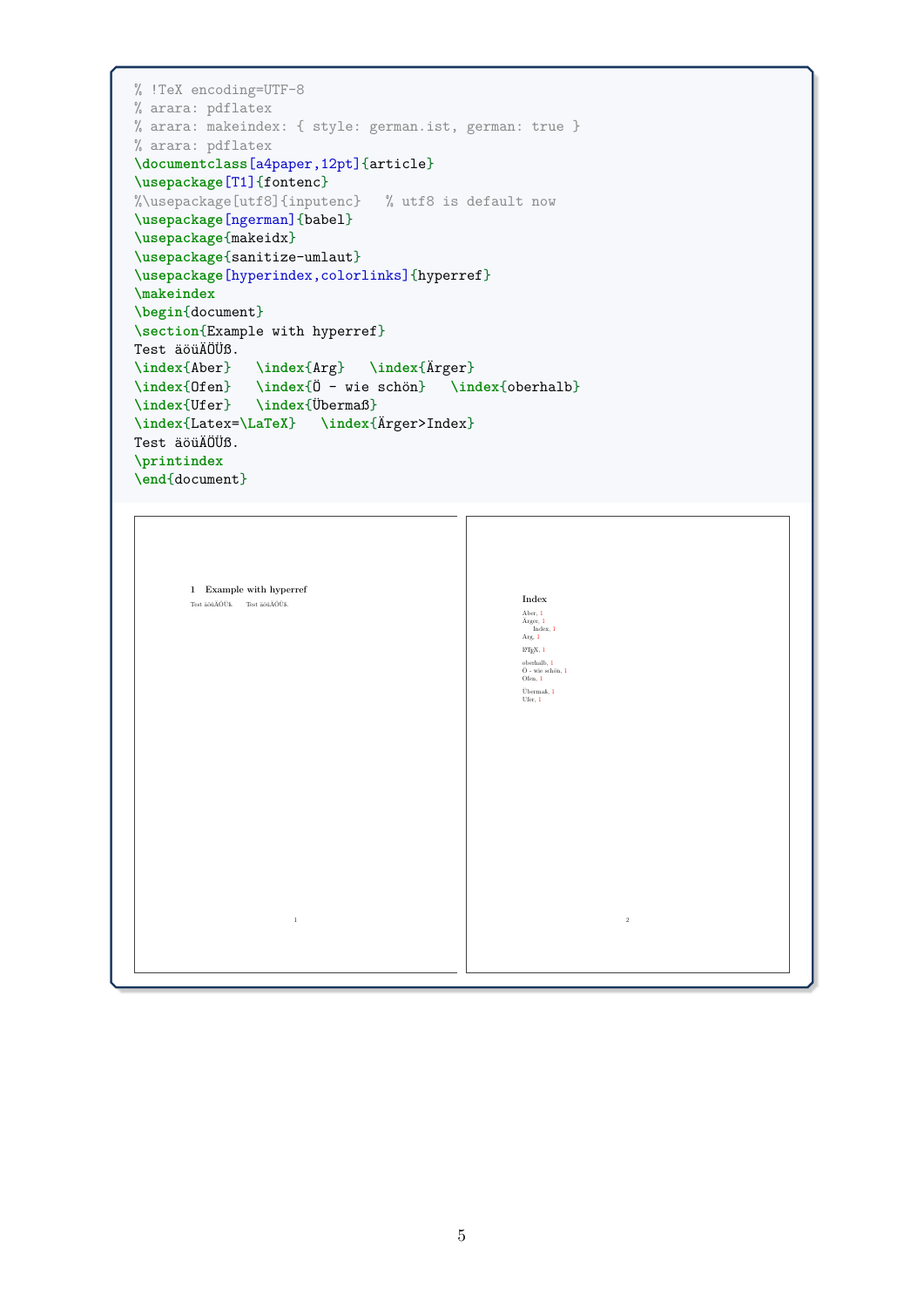```
% !TeX encoding=UTF-8
% arara: pdflatex
\documentclass[a4paper,12pt]{article}
\usepackage[T1]{fontenc}
%\usepackage[utf8]{inputenc} % utf8 is default now
\usepackage[ngerman]{babel}
\usepackage[makeindex]{imakeidx}
\makeindex[options=-s german.ist -g]
\usepackage{sanitize-umlaut}
\begin{document}
\section{Example with imakeidx}
Test äöüÄÖÜß.
\index{Aber} \index{Arg} \index{Ärger}
\index{Ofen} \index{Ö - wie schön} \index{oberhalb}
\index{Ufer} \index{Übermaß}
\index{Latex=\LaTeX} \index{Ärger>Index}
Test äöüÄÖÜß.
\printindex
\end{document}
```

| $1$ $\,$ Example with imakeidx   | $_{\rm Index}$                                                                                                                                                                     |  |
|----------------------------------|------------------------------------------------------------------------------------------------------------------------------------------------------------------------------------|--|
| Test äöüÄÖÜß. $\;$ Test äöüÄÖÜß. | Aber, 1 $\rm \AA{rger},$ 1<br>oberhalb, 1 $\bullet$ - wie schön, 1<br>$$\,{\rm Index},\,1$$ Arg, $1$<br>Ofen, 1<br>Übermaß, 1<br>$\text{H}\Gamma\text{E}\text{X},\,1$<br>Ufer, $1$ |  |
|                                  |                                                                                                                                                                                    |  |
|                                  |                                                                                                                                                                                    |  |
|                                  |                                                                                                                                                                                    |  |
| $1\,$                            | $\,2$                                                                                                                                                                              |  |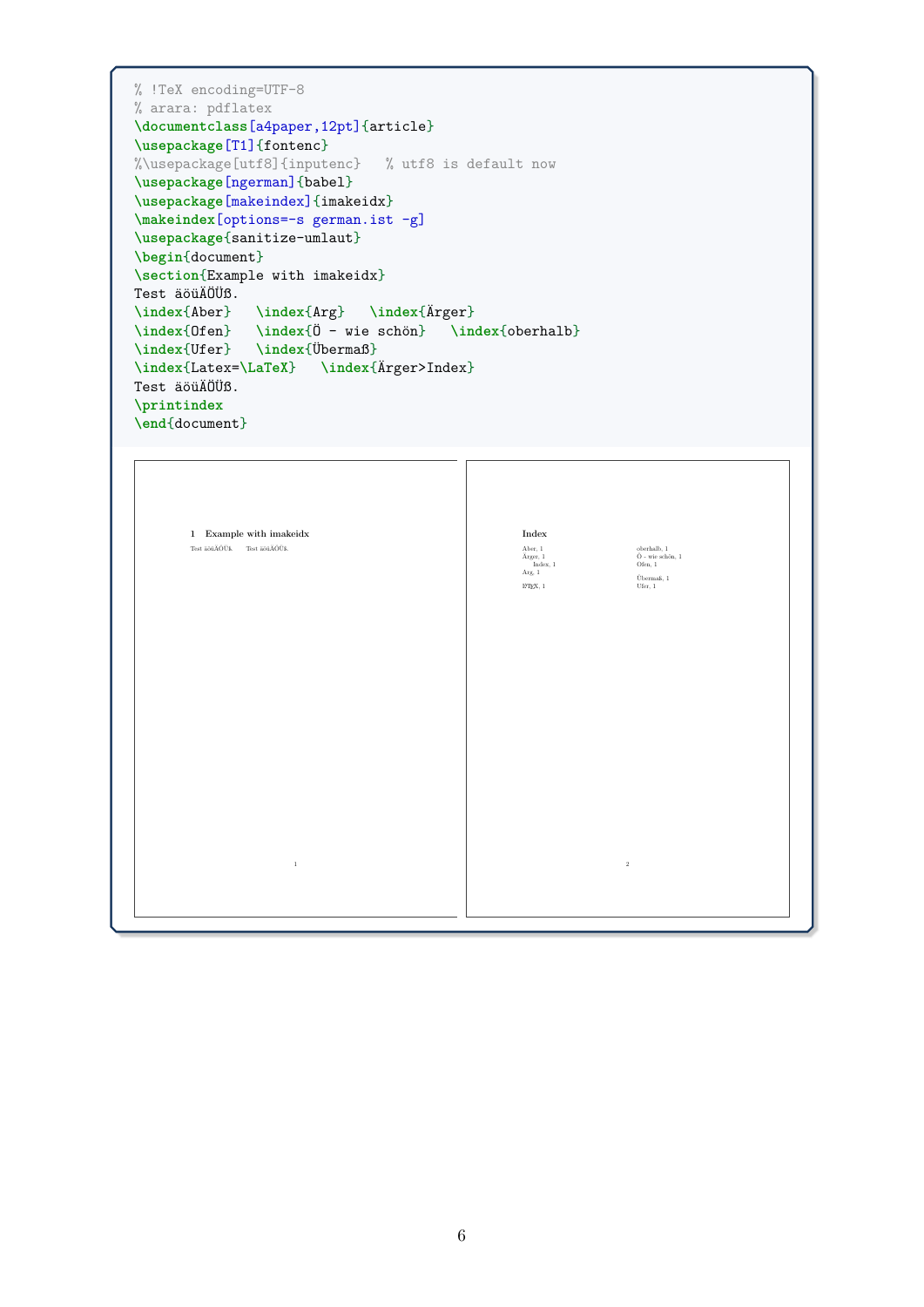```
% !TeX encoding=UTF-8
% arara: pdflatex
\documentclass[a4paper,12pt]{article}
\usepackage[T1]{fontenc}
%\usepackage[utf8]{inputenc} % utf8 is default now
\usepackage[ngerman]{babel}
\usepackage[makeindex]{imakeidx}
\makeindex[options=-s german.ist -g]
\usepackage{sanitize-umlaut}
\usepackage[hyperindex,colorlinks]{hyperref}
\begin{document}
\section{Example with imakeidx and hyperref}
Test äöüÄÖÜß.
\index{Aber} \index{Arg} \index{Ärger}
\index{Ofen} \index{Ö - wie schön} \index{oberhalb}
\index{Ufer} \index{Übermaß}
\index{Latex=\LaTeX} \index{Ärger>Index}
Test äöüÄÖÜß.
\printindex
\end{document}
```
 $\Gamma$ 

| $1$ $\,$ Example with imakeidx and hyperref | $_{\rm Index}$                                                                                                                                   |
|---------------------------------------------|--------------------------------------------------------------------------------------------------------------------------------------------------|
| Test äöüÄÖÜß. $\;$ Test äöüÄÖÜß.            | oberhalb, 1<br>Aber, 1<br>$\bullet$ - wie schön, $1$<br>Ärger, 1<br>Index, 1<br>Ofen, 1<br>Arg, $1$<br>Übermaß, 1<br>$E\!F\!E\!X,\,1$<br>Ufer, 1 |
| $\,1\,$                                     | $\,2\,$                                                                                                                                          |
|                                             |                                                                                                                                                  |